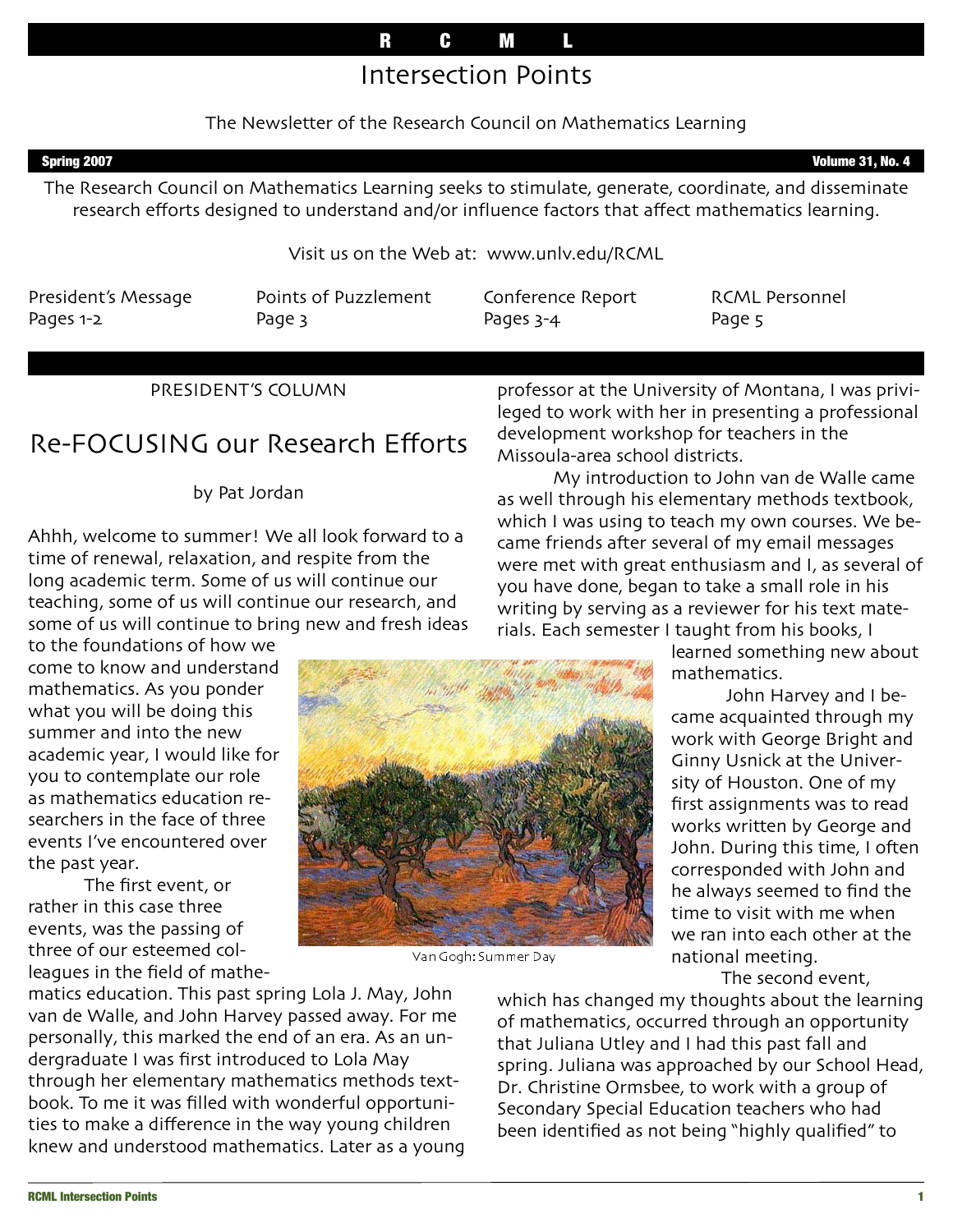teach the subjects which they had been assigned to teach in high school. These teachers had been given several options for meeting the new qualifications – one of which was to take and pass the state's Middle Level Mathematics Exam which would allow them to teach the "algebras and geometry" courses in middle school/junior high school and the high school. Juliana approached me and asked if I would be interested in helping her as she worked with these teachers. I agreed to assist her and we had a great time working together. However, I can still remember walking into that classroom filled with a group of adult learners, some of whom who had been teaching special education students for 30 years, and having them appear to be scared to death. Most of all as the weeks progressed, they expressed the concern that they were afraid of letting us down if they did not do well on the exam.

The third event that has caused me to think about the role mathematics education research plays, is the implementation within the state of Oklahoma of a series of seven "End-of-Course" exams in algebra 1, geometry, algebra 2, English 2, English 3, biology, U S history, and. Beginning with the 9<sup>th</sup> grade class of 2008-2009, students will have to pass four of the seven tests or alternative tests approved by the State Board of Education as part of their graduation requirements. What happens if they don't pass the algebra 1, algebra 2, and geometry tests? No one knows. The geometry exam is going to be administered on-line and, as far as I know, there has not been any research on the impact this form of the test may have on student success. Of course, I'm still wondering how you can call these exams "End-of-Course" when they are given six weeks before the end of the course.

Why discuss these three events with you and why is this important to the mission of RCML? Currently, we are at a crossroad fervent with opportunities to make a difference in mathematics education research in the arena of mathematics learning. How do we assess what students know and address these problems in ways that enhance the learning of mathematics? NCLB continues to drive the teaching of mathematics and research has not elicited ways to enhance students' understanding and learning of mathematics at the same rate as the number of tests increase. We now have special education teachers and other adult learners who are experiencing the same problems of retention of both conceptual and

procedural knowledge of mathematics, as are the K-12 students. We have the opportunity to generate new ideas, establish new criteria for research into mathematics learning at the university, elementary, secondary, and adult levels. Do adults learn in ways that are different from traditional learners who experience mathematics anxiety and



do not learn effectively through rote processes? What are the most effective strategies for adult learners to incorporate into their own learning of mathematics to enhance their understanding and their ability to teach mathematics? What is the role of team-teaching in the learning of mathematics for both the regular and special education students and teachers? Who among us will step forward to set the standard for mathematics learning for the elementary student? The middle school student? The secondary student? The college student? The adult learner? What is the role of technology in assessment and mathematics learning? Do these new computer response tests evaluate what the students' know about the mathematics or about the technology? Who is making these policy decisions and upon what research are they basing their decisions?

I challenge you to think about these issues, to seek colleagues who are willing to work with you, to begin your own research, and to be willing to share your progress with us at the spring 2008 meeting in Oklahoma City. I encourage you to share your ideas so that we can begin a dialogue of research about the learning of mathematics at all levels. Research what you teach, teach what you research, and share your ideas, your insights, and your results with us through presentations and publications.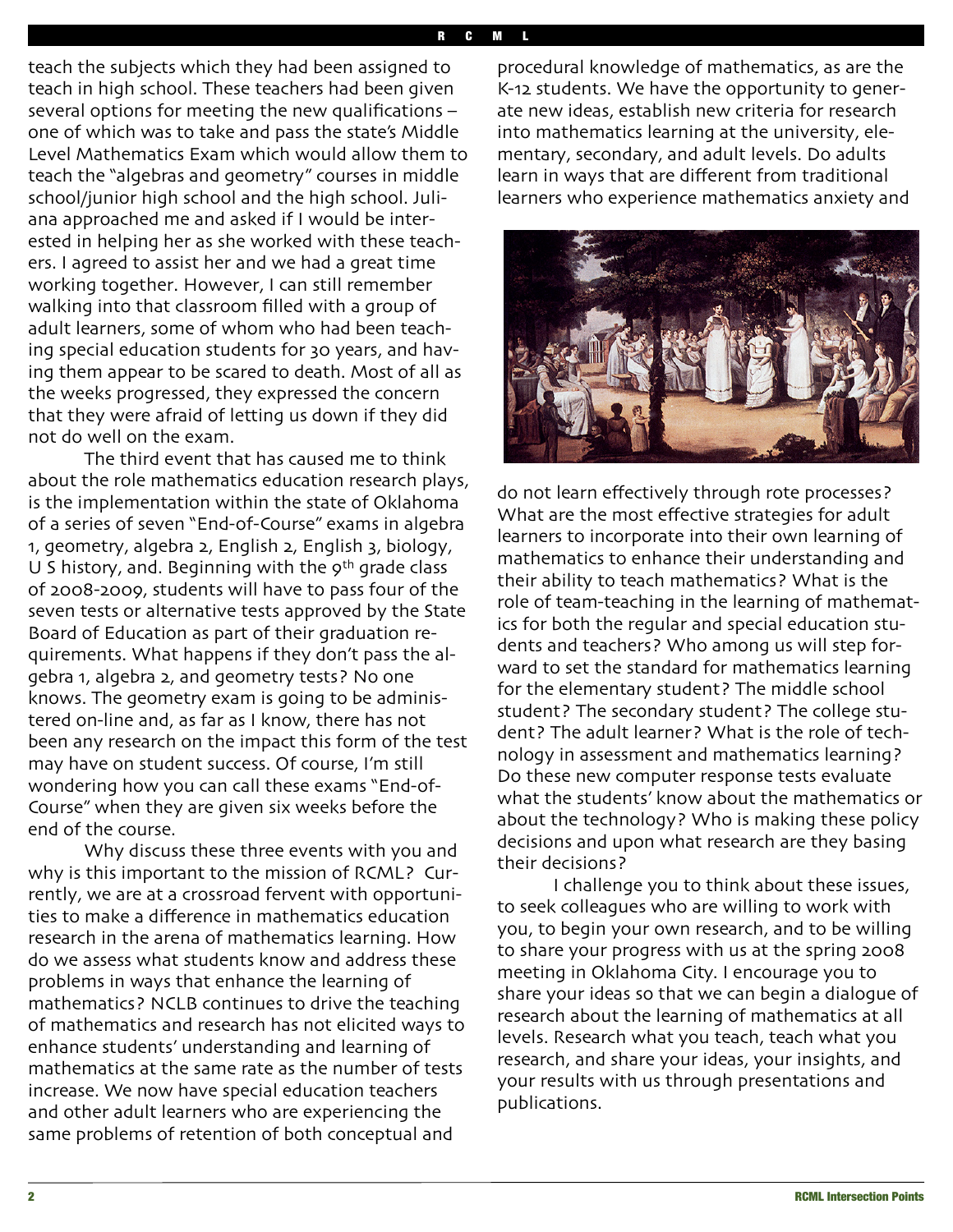# Bravo! Bravo! Bravo!

Again, I want to express to Roland Pourdavood and the conference team of Anne Reynolds, Patrick, Wachira, Atousa Ashouri Moghaddam, and Raymond Skitzki for the wonderful job of organizing and presenting the 2007 Annual Conference in Cleveland. All of their efforts and hard work was seen in the excellent arrangements, the exceptional selection of speakers, and the outstanding organization of the conference. Again, thanks for a job well done!

– Pat Jordan

Points of Puzzlement by Michael Naylor

\_\_\_\_\_\_\_\_\_\_\_\_\_\_\_\_\_\_\_\_\_\_\_\_\_\_\_\_\_\_\_\_\_

TWO MILLION POINTS. Given a random scattering of two million points on a plane, is it always possible to create a straight line so that there are exactly one million points on either side of the line? Prove or disprove.



Last Issue: You are blindfolded at a table upon which are an unknown quantity of pennies. Ten are face up and the rest are face down. Your task is to separate the pennies into two groups so that each group has an identical number of face up pennies. You may slide the pennies around and flip them over, but you cannot tell by touch (or any other means) which ones are face up and which ones are the face down. How can it be done? (Yes, it is possible without cheating or supernatural powers!)

Solution: slide ten coins into one pile. You will have h heads in this pile and 10–h heads in the other. Now flip over these 10 coins. There will now be 10–h heads in both piles. Try it! You can generalize this to any number of coins and any number of heads.

RCML Conference Report Cleveland, Ohio March 1-3, 2007

by Roland Pourdavood

The 2007 conference demonstrated the merging nature of RCDPM to RCML. The conference location got us back to our roots at Kent State University. The collegial relationship of sharing ideas and information created a strong positive energy for all participants.

The exceptional Wilson Lecture was presented by Dr. Julian M. Earls. Dr. Earls is Executive in Residence at the Nance College of Business Administration at Cleveland State University. January 2006, he retired from the position of Director of the National Aeronautics and Space Administration's Glenn Research Center (GRC) in Cleveland. In his presentation, Dr Earls focused upon those intangibles that make teachers more effective in teaching mathematics.

The keynote speaker was Dr. Jean Schmittau. Dr. Schmittau is a professor of Educational Psychology and Mathematics Learning at the State University of New York at Binghamton. Her areas of expertise and research are in Vygotskian Psychology and mathematics education. Also, Dr. Schmittau serves as the editor of the journal, Focus on Learning Problems in Mathematics, the official journal of the Research Council on Mathematics Learning. In her presentation, Dr. Schmittau argued that Culturalhistorical psychology has the power to contribute greatly in reforming mathematics education in U.S> classrooms.

In what follows, I present the number of participants on the Thursday night reception, Friday morning, Friday lunch, Saturday morning, and Saturday lunch. Also, I provide the number of presentations on Friday and Saturday followed by the total number of proposals submitted for presentation as well as final guest room counts. Then, I include a summary of the participants' comments and suggestions. Finally, I submit the income and expenses for the conference.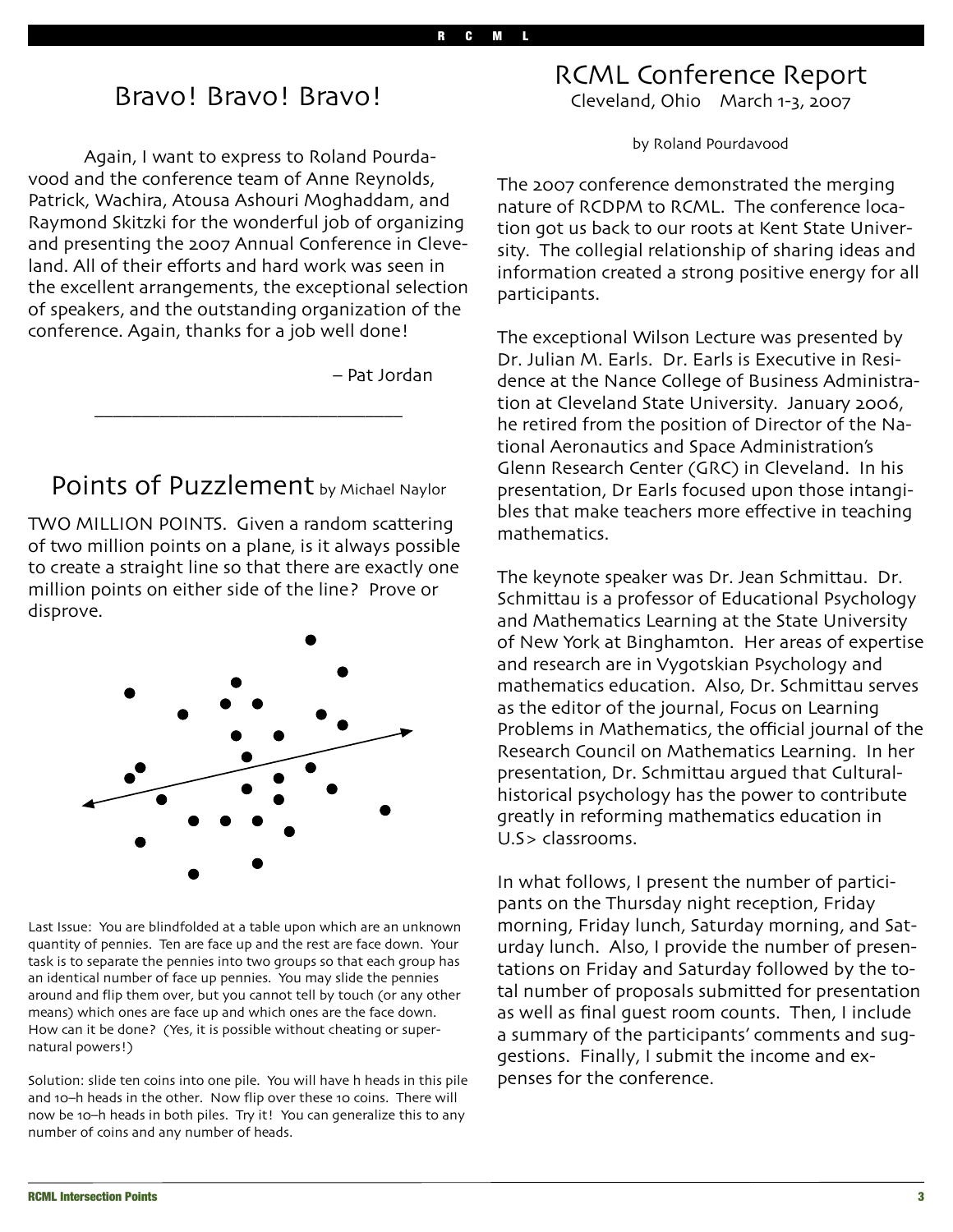### RCML Conference Report, continued

The Participants:

| 1. Thursday Night Reception | 70 |
|-----------------------------|----|
| 2. Friday Breakfast         | 80 |
| 3. Friday Lunch             | 88 |

- 4. Saturday Breakfast 75
- 5. Saturday Lunch 72

The Numbers of Presentations:

| 1. Friday Morning   | 23 |
|---------------------|----|
| 2. Friday Afternoon | 22 |
| 3. Saturday Morning | 22 |

The total number of proposals we received was 70. Three people could not attend to the conference which brought down the total number of proposals to 67. Overall, we had 94 participants.

### The Guest Rooms

| 1. $2/28$ | 9 rooms  |
|-----------|----------|
| 2.3/1     | 51 rooms |
| 3.3/2     | 50 rooms |
| 4. $3/3$  | 17 rooms |

The Participants' Comments:

- "[I loved] the opportunity for interactions among colleagues"
- "The Thursday night and Friday night speakers were great!"
- "The Thursday reception and lunches were very good."
- "The session rooms and set-up created a supportive atmosphere for exchange of ideas and research."
- "The program was well-done and varied."
- "Forty-five minutes talk was good."
- "This is my first time being in this conference and I will be back."

The Participants' Suggestions:

- It needed ten minutes break between the session;
- It needed longer business meeting (2 hours);
- Bring back the Birds-of-a-feather session;
- Arrange social event for extra cost; and
- Acknowledge the new comers during the lunch and business meeting

Income and Expenses:

• Income \$\$\$

Registration Income \$ 11,145.00

• Expenses \$\$\$

Hotel Bill \$ 13,507.25

Speakers \$ 1,000.00

**Supplies** \$ 453.94

**Balance** \$3,816.19

> Paid by CSU \$ 1,909.00

Paid by KSU \$ 500.00

Paid by RCML \$ 1,407.19

Self-Referential Number: What number, when spelled in English, has the same number of letters as the number it describes? Can you find examples in Spanish, or French, or German, or Japanese, or ... ?

\_\_\_\_\_\_\_\_\_\_\_\_\_\_\_\_\_\_\_\_\_\_\_\_\_\_\_\_\_\_\_\_\_\_\_\_\_\_\_\_\_\_\_\_\_\_\_\_\_\_\_\_\_\_\_\_\_\_\_\_\_\_\_\_\_\_\_\_\_\_\_\_\_\_\_\_\_\_\_\_\_

\* this is a great warm-up question for your students!